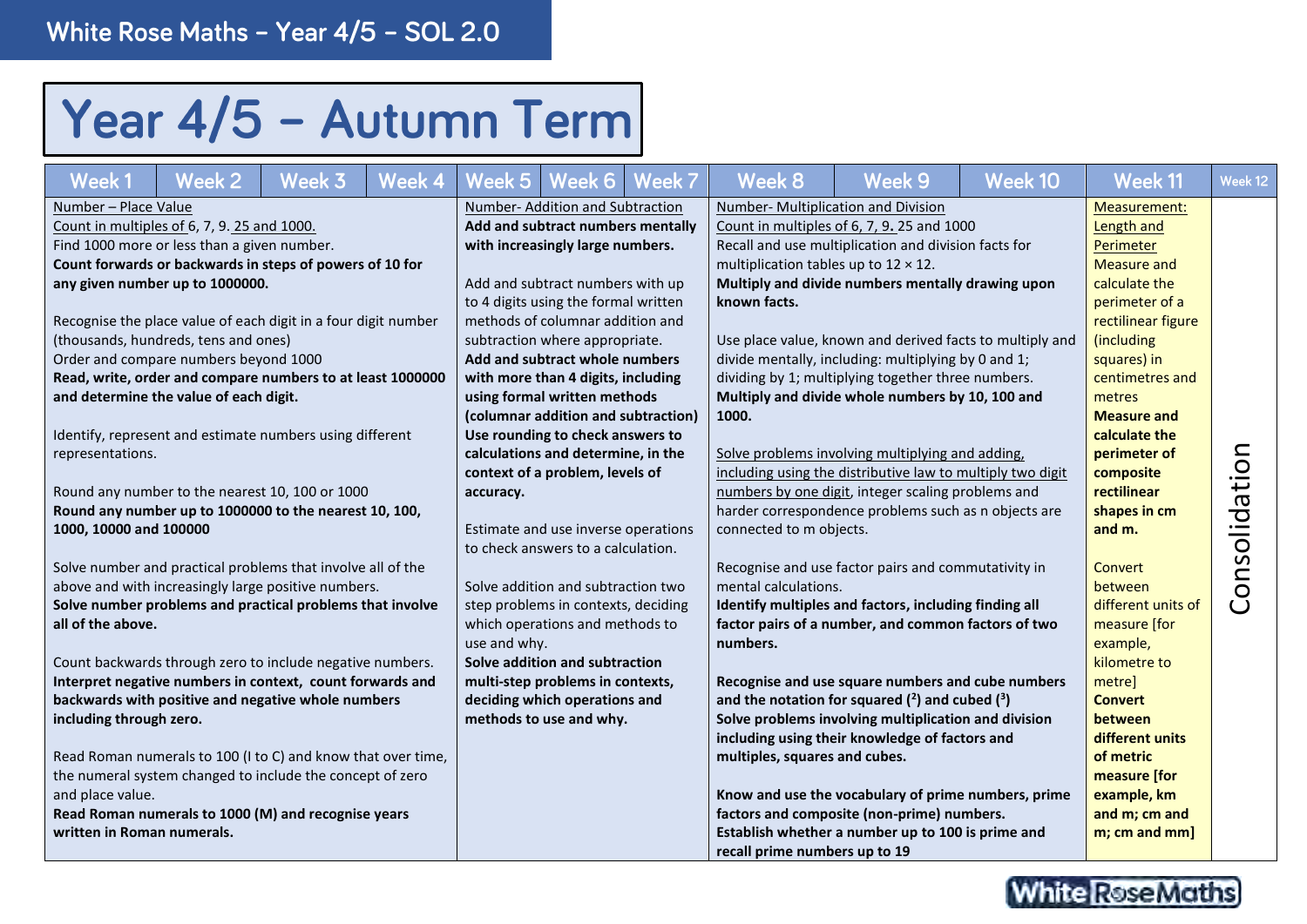## Year 4/5 - Spring Term

| Week 1                                                   | Week 2                                                                                                                                                                                                                                                                                                                                                                                                                                                                                                                                                                                                                                                                                                                                                                                                                                                    | Week 3 | Week 4                                                                                                                                                                                                                                                                                                                                                                                                                                                                                     | Week <sub>5</sub>       | Week 6                                                                                                                                                                                                                                                                                                                                                                                                                                                                                                                                                                                                                                                                                                                                                                                                                                                                                                                                                                                                                                                                                                                                                                                                                                                                                    | Week 7 | Week 8 | Week 9 | Week 10                                                                                                                                                                                                                                                                                                                                                                                                                                                                                                                                                                                                                                                                                                                                                                                            | <b>Week 11</b>                                                     | Week 12     |
|----------------------------------------------------------|-----------------------------------------------------------------------------------------------------------------------------------------------------------------------------------------------------------------------------------------------------------------------------------------------------------------------------------------------------------------------------------------------------------------------------------------------------------------------------------------------------------------------------------------------------------------------------------------------------------------------------------------------------------------------------------------------------------------------------------------------------------------------------------------------------------------------------------------------------------|--------|--------------------------------------------------------------------------------------------------------------------------------------------------------------------------------------------------------------------------------------------------------------------------------------------------------------------------------------------------------------------------------------------------------------------------------------------------------------------------------------------|-------------------------|-------------------------------------------------------------------------------------------------------------------------------------------------------------------------------------------------------------------------------------------------------------------------------------------------------------------------------------------------------------------------------------------------------------------------------------------------------------------------------------------------------------------------------------------------------------------------------------------------------------------------------------------------------------------------------------------------------------------------------------------------------------------------------------------------------------------------------------------------------------------------------------------------------------------------------------------------------------------------------------------------------------------------------------------------------------------------------------------------------------------------------------------------------------------------------------------------------------------------------------------------------------------------------------------|--------|--------|--------|----------------------------------------------------------------------------------------------------------------------------------------------------------------------------------------------------------------------------------------------------------------------------------------------------------------------------------------------------------------------------------------------------------------------------------------------------------------------------------------------------------------------------------------------------------------------------------------------------------------------------------------------------------------------------------------------------------------------------------------------------------------------------------------------------|--------------------------------------------------------------------|-------------|
| digit numbers.<br>objects.<br>the use of the equals sign | Number - multiplication and division<br>Multiply two digit and three digit numbers by a<br>one digit number using formal written layout.<br>Multiply numbers up to 4 digits by a one or<br>two digit number using a formal written<br>method, including long multiplication for 2<br>Divide numbers up to 4 digits by a one digit<br>number using the formal written method of<br>short division and interpret remainders<br>appropriately for the context.<br>Solve problems involving multiplying and<br>adding, including using the distributive law to<br>multiply two digit numbers by one digit, integer<br>scaling problems and harder correspondence<br>problems such as n objects are connected to m<br>Solve problems involving addition and<br>subtraction, multiplication and division and a<br>combination of these, including understanding |        | Measurement-<br><b>Area and Volume</b><br>Find the area of<br>rectilinear shapes<br>by counting<br>squares.<br><b>Calculate and</b><br>compare the area<br>of rectangles<br>(including<br>squares), and<br>including using<br>standard units,<br>$cm2$ , m <sup>2</sup> estimate<br>the area of<br>irregular shapes.<br><b>Estimate volume</b><br>[for example<br>using 1cm <sup>3</sup> blocks<br>to build cuboids<br>(including cubes)]<br>and capacity [for<br>example, using<br>water] | Fractions<br>fractions. | Compare and order fractions whose denominators are multiples of the<br>same number.<br>Recognise and show, using diagrams, families of common equivalent<br>Identify, name and write equivalent fractions of a given fraction,<br>represented visually including tenths and hundredths.<br>Recognise mixed numbers and improper fractions and convert from one<br>form to the other and write mathematical statements >1 as a mixed<br>number [for example $\frac{2}{5} + \frac{4}{5} = \frac{6}{5} = 1\frac{1}{5}$ ]<br>Count up and down in hundredths; recognise that hundredths arise<br>when dividing an object by one hundred and dividing tenths by ten.<br>Solve problems involving increasingly harder fractions to calculate<br>quantities, and fractions to divide quantities, including non-unit<br>fractions where the answer is a whole number.<br>Solve problems involving multiplication and division, including scaling<br>by simple fractions and problems involving simple rates.<br>Add and subtract fractions with the same denominator.<br>Add and subtract fractions with the same denominator and<br>denominators that are multiples of the same number.<br>Multiply proper fractions and mixed numbers by whole numbers,<br>supported by materials and diagrams. |        |        |        | <b>Decimals</b><br>Recognise and write decimal<br>equivalents of any number of<br>tenths or hundredths.<br>Recognise and write decimal<br>equivalents to $\frac{1}{4}$ , $\frac{1}{2}$ and $\frac{3}{4}$<br><b>Read and write decimal</b><br>numbers as fractions [ for<br>example 0.71 = $\frac{71}{100}$ ]<br><b>Recognise and use</b><br>thousandths and relate them<br>to tenths, hundredths and<br>decimal equivalents.<br>Compare numbers with the<br>up to two decimal places.<br>Read, write, order and<br>compare numbers with up to<br>three decimal places.<br>or two digit number by 10 or<br>100, identifying the value of<br>the digits in the answer as<br>ones, tenths and hundredths<br>Multiply and divide whole<br>numbers and those involving<br>decimals by 10, 100 and 1000. | same number of decimal places<br>Find the effect of dividing a one | onsolidatio |